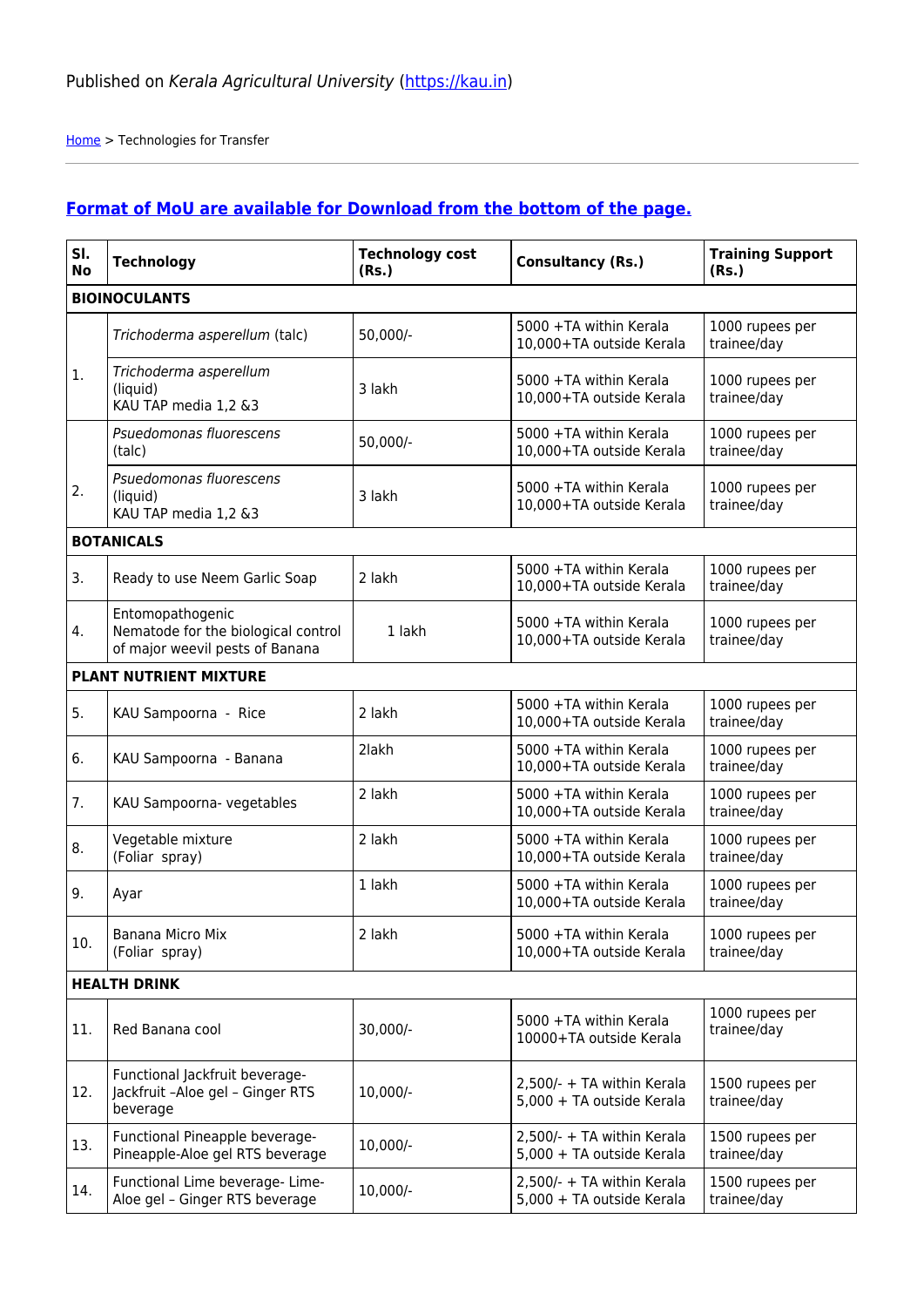| 15. | Jeevani                                                                               | 20,000/-         | $5,000/-$                                          | 1000 rupees per<br>trainee/day |
|-----|---------------------------------------------------------------------------------------|------------------|----------------------------------------------------|--------------------------------|
| 16. | Amrooth                                                                               | 10,000/-         | $2,500/-$                                          | 1000 rupees per<br>trainee/day |
| 17. | Passion fruit nectar                                                                  | 10,000/-         | $2,500/-$                                          | 1000 rupees per<br>trainee/day |
|     | <b>FOOD PRODUCTS</b>                                                                  |                  |                                                    |                                |
| 18. | Jack fruit halwa/varatty, toffee, fruit<br>bar/ leather                               | 30000/- for each | 5000 +TA within Kerala<br>10000+TA outside Kerala  | 1000 rupees per<br>trainee/day |
| 19. | Osmo dehydrated ripe flakes                                                           | $10,000/-$       | $2,500/-$                                          | 1000 rupees per<br>trainee/day |
| 20. | Osmo dehydrated products of<br>jack, pineapple, mango                                 | 10,000/-         | $2,500/-$                                          | 1000 rupees per<br>trainee/day |
| 21. | Dehydrated Jackfruit flakes                                                           | 10,000/-         | $2,500/-$                                          | 1000 rupees per<br>trainee/day |
| 22. | Banana flour based ethnic (Ragi,<br>Njavara and Banana alone) mix.                    | 10,000/-         | 5000 +TA within Kerala<br>10000+TA outside Kerala  | 1000 rupees per<br>trainee/day |
| 23. | Extruded RTE snack foods from<br>starch based food products                           | 20,000/-         | 5000 +TA within Kerala<br>10000+TA outside Kerala  | 1000 rupees per<br>trainee/day |
| 24. | Canned tender jack fruit                                                              | $50,000/-$       | 5000 +TA within Kerala<br>10000+TA outside Kerala  | 1000 rupees per<br>trainee/day |
| 25. | HACCP protocol for Pepper products                                                    | $5,000/-$        | 5000 +TA within Kerala<br>10000+TA outside Kerala  | 1000 rupees per<br>trainee/day |
| 26. | Process protocol for banana flour<br>production                                       | $10,000/-$       | 5000 +TA within Kerala<br>10,000+TA outside Kerala | 1000 rupees per<br>trainee/day |
| 27. | Retort pouch packaged thermally<br>processed tender jackfruit                         | 20,000/-         | 5000 +TA within Kerala<br>10000+TA outside Kerala  | 1000 rupees per<br>trainee/day |
| 28. | Process protocol for osmo - vac<br>dried intermediate vaccum dried<br>Nendran banana. | 30,000/-         | 5000 +TA within Kerala<br>10000+TA outside Kerala  | 1000 rupees per<br>trainee/day |
| 29. | Process protocol for kokum juice<br>powder                                            | $10,000/-$       | 5000 +TA within Kerala<br>10000+TA outside Kerala  | 1000 rupees per<br>trainee/day |
| 30. | RTC tuber fortified cold extruded<br>pasta products/ Noodles products                 | 20,000/-         | 5000 +TA within Kerala<br>10000+TA outside Kerala  | 1000 rupees per<br>trainee/day |
| 31. | RTE hot extruded expanded<br>products                                                 | 20000/-          | 5000 +TA within Kerala<br>10000+TA outside Kerala  | 1000 per trainee/day           |
| 32. | Vacuum frying system for fruits and<br>vegetables                                     | 20,000/-         | 5000 +TA within Kerala<br>10000+TA outside Kerala  | 1000 rupees per<br>trainee/day |
| 33. | Nutrient enriched spray dried<br>Banana Pseudo stem juice powder                      | 20,000/-         | 5000 +TA within Kerala<br>10000+TA outside Kerala  | 1000 rupees per<br>trainee/day |
| 34. | Novel Puttupodi                                                                       | 20,000/-         | 5000 +TA within Kerala<br>10000+TA outside Kerala  | 1000 rupees per<br>trainee/day |
| 35. | Processing Protocol for Garcinia<br>Powder                                            | 10,000/-         | 5000 +TA within Kerala<br>10000+TA outside Kerala  | 1000 rupees per<br>trainee/day |
| 36. | Seed flour for cattle feed                                                            | $10,000/-$       | 5000 +TA within Kerala<br>10000+TA outside Kerala  | 1000 rupees per<br>trainee/day |
| 37. | Nutmeg rind products - Candy Stick,<br>sweet & sour, candy shreds, candy,<br>cake     | $10,000/-$       | $5,000/-$                                          | 1000 rupees per<br>trainee/day |
| 38. | Coconut chips                                                                         | 10,000/-         | 2,000                                              | 1,000                          |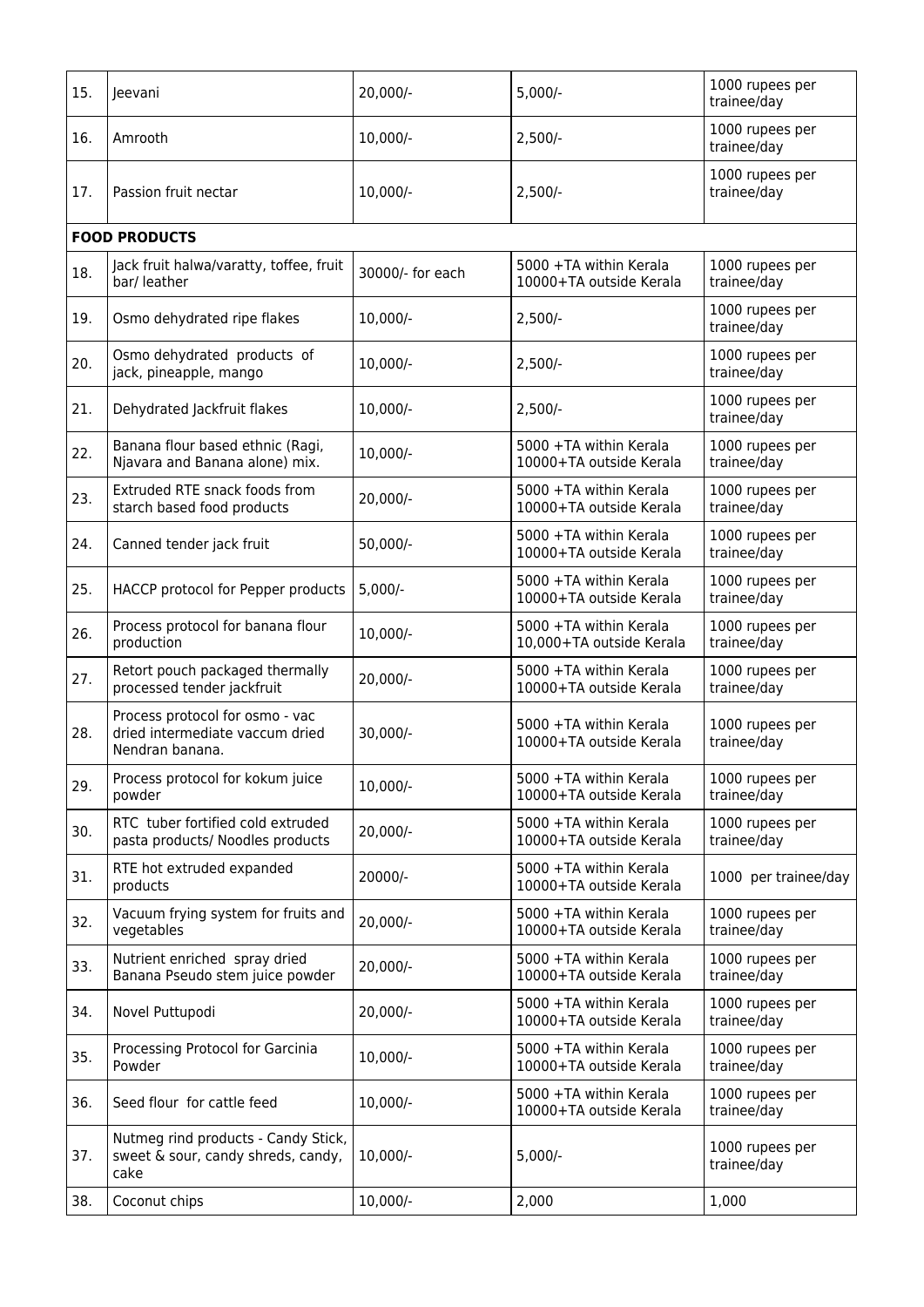| 39.                | Jackfruit based curry mixes -Avial"<br>mix, Koottu" mix, Ularth" mix                                                                                                                                                                                     | 20,000/-   | $5,000/-$                                                | 2,500                          |
|--------------------|----------------------------------------------------------------------------------------------------------------------------------------------------------------------------------------------------------------------------------------------------------|------------|----------------------------------------------------------|--------------------------------|
| 40.                | Value addition in cashew apple<br>1. Preliminary processing of<br>cashew apple juice (Clarification<br>technique)<br>2. Cashew apple syrup<br>3. Carbonated cashew apple fruit<br>drink in glass bottle<br>4. Cashew apple jam<br>5. Cashew apple pickle | 20,000/-   | 5,000/- + TA within Kerala<br>10,000 + TA outside Kerala | 1000 rupees per<br>trainee/day |
| 41.                | Papaya fruit bar                                                                                                                                                                                                                                         | $10,000/-$ | $2,000/-$                                                | 1000 rupees per<br>trainee/day |
| 42.                | Jackfruit bar                                                                                                                                                                                                                                            | 10,000/-   | $2,000/-$                                                | 1000 rupees per<br>trainee/day |
| 43.                | Dehydrated jackfruit shreds                                                                                                                                                                                                                              | 10,000/-   | $2,000/-$                                                | 1000 rupees per<br>trainee/day |
| 44.                | Jackfruit blended bar                                                                                                                                                                                                                                    | 10,000/-   | $2,000/-$                                                | 1000 rupees per<br>trainee/day |
| 45.                | Coconut milk based ready to serve                                                                                                                                                                                                                        | 20,000/-   | 5,000 + TA within Kerala<br>10,000+ TA outside Kerala    | 1000 rupees per<br>trainee/day |
| 46.                | Spray dried cashew apple juice<br>powder                                                                                                                                                                                                                 | 20,000/-   | 2,500/- +TA Within Kerala<br>5,000 + TA outside Kerala   | 1000 rupees per<br>trainee/day |
| 47.                | Spray dried coconut toddy powder                                                                                                                                                                                                                         | 20,000/-   | 5,000 + TA within Kerala<br>10,000+ TA outside Kerala    | 1000 rupees per<br>trainee/day |
| 48.                | Spray dried neera powder                                                                                                                                                                                                                                 | 20,000/-   | 5,000 + TA within Kerala<br>10,000+ TA outside Kerala    | 1000 rupees per<br>trainee/day |
| 49.                | Portion packaging of jackfruit                                                                                                                                                                                                                           | 10,000/-   | 2,500 + TA within Kerala<br>5,000 + TA outside Kerala    | 1000 rupees per<br>trainee/day |
| 50.                | Osmo air dehydrated fruits (cashew<br>apple, carambola and papaya)                                                                                                                                                                                       | $10,000/-$ | 2,500 +TA Within Kerala<br>5,000 + TA outside Kerala     | 1000 rupees per<br>trainee/day |
| 51.                | Fruit and vegetable jam                                                                                                                                                                                                                                  | $5,000/-$  | 2,500 + TA within Kerala<br>5,000 + TA outside Kerala    | 500 rupees per<br>trainee/day  |
| <b>MACHINERIES</b> |                                                                                                                                                                                                                                                          |            |                                                          |                                |
| 52.                | Bed former suitable to Minitractor                                                                                                                                                                                                                       | 25,000/-   | 5000 +TA within Kerala<br>10000+TA outside Kerala        | 1000 rupees per<br>trainee/day |
| 53.                | KAU Bed Former attachable to<br>tractor                                                                                                                                                                                                                  | $25,000/-$ | 5000 +TA within Kerala<br>10000+TA outside Kerala        | 1000 rupees per<br>trainee/day |
| 54.                | KAU Manure pulverizer                                                                                                                                                                                                                                    | $20,000/-$ | 5000 +TA within Kerala<br>10000+TA outside Kerala        | 1000 rupees per<br>trainee/day |
| 55.                | KAU weed wiper                                                                                                                                                                                                                                           | $50,000/-$ | 5000 +TA within Kerala<br>10000+TA outside Kerala        | 1000 rupees per<br>trainee/day |
| 56.                | Motorized cocoa pod breaker                                                                                                                                                                                                                              | $20,000/-$ | 5000 +TA within Kerala<br>10000+TA outside Kerala        | 1000 rupees per<br>trainee/day |
| 57.                | Copra separator                                                                                                                                                                                                                                          | $5,000/-$  | 5000 +TA within Kerala<br>10000+TA outside Kerala        | 1000 rupees per<br>trainee/day |
| 58.                | Jackfruit corer cum peeler                                                                                                                                                                                                                               | $20,000/-$ | 5000 +TA within Kerala<br>10000+TA outside Kerala        | 1000 rupees per<br>trainee/day |
| 59.                | Coleus peeler- Domestic Model                                                                                                                                                                                                                            | $5,000/-$  | 5000 +TA within Kerala<br>10000+TA outside Kerala        | 1000 rupees per<br>trainee/day |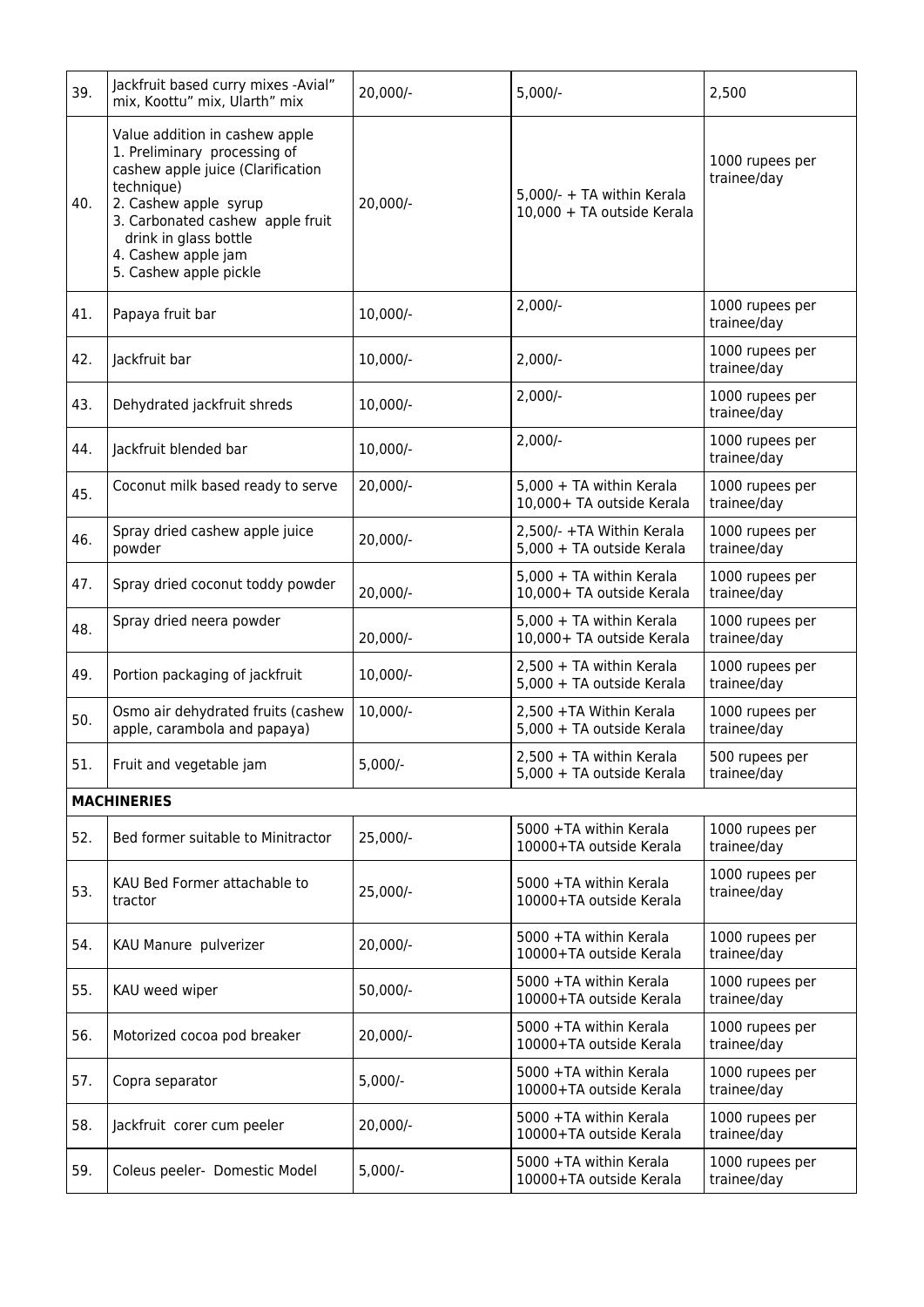| 60. | Coleus peeler - Commercial Model                                                 | $5,000/-$  | 5000 +TA within Kerala<br>10000+TA outside Kerala   | 1000 rupees per<br>trainee/day |
|-----|----------------------------------------------------------------------------------|------------|-----------------------------------------------------|--------------------------------|
| 61. | Power operated continuous coconut<br>husking machine                             | 20,000/-   | 5000 +TA within Kerala<br>10000+TA outside Kerala   | 1000 rupees per<br>trainee/day |
| 62. | KAU coconut palm climber (sit &<br>stand type)                                   | $5,000/-$  | 5000 +TA within Kerala<br>10000+TA outside Kerala   | 1000 rupees per<br>trainee/day |
| 63. | Herbicide applicator as an<br>attachment to a mechanical<br>transplanter         | 20,000/-   | 5000 +TA within Kerala<br>10000+TA outside Kerala   | 1000 rupees per<br>trainee/day |
| 64. | Combination implement for dry<br>seeding and herbicide application in<br>rice    | $20,000/-$ | 5000 +TA within Kerala<br>10000+TA outside Kerala   | 1000 rupees per<br>trainee/day |
| 65. | Electrically operated herbicide<br>applicator attachment to rice<br>transplanter | 5000/-     | 5000 +TA within Kerala<br>10000+TA outside Kerala   | 1000 rupees per<br>trainee/day |
| 66. | KAU Portable split biogas plant                                                  | $5,000/-$  | 5000 +TA within Kerala<br>10000+TA outside Kerala   | 1000 rupees per<br>trainee/day |
| 67. | Bioreactor for energy conversion of<br>organic effluents                         | 10,000/-   | 5000 +TA within Kerala<br>10000+TA outside Kerala   | 1000 rupees per<br>trainee/day |
| 68. | KAU helical blade puddler                                                        | 20,000/-   | 5000 +TA within Kerala<br>10000+TA outside Kerala   | 1000 rupees per<br>trainee/day |
| 69. | KAU portable light trap                                                          | $5,000/-$  | 5000 +TA within Kerala<br>10000+TA outside Kerala   | 1000 rupees per<br>trainee/day |
| 70. | Udyanamitra (KAU Garden<br>transplanter)                                         | $5,000/-$  | 5000 +TA within Kerala<br>10000+TA outside Kerala   | 1000 rupees per<br>trainee/day |
| 71. | Power operated Nutmeg Sheller                                                    | $5,000/-$  | 5000 +TA within Kerala<br>10000+TA outside Kerala   | 1000 rupees per<br>trainee/day |
| 72. | Seed extractor for Ash gourd and<br>Cucumber                                     | $5,000/-$  | 5000 +TA within Kerala<br>10000+TA outside Kerala   | 1000 rupees per<br>trainee/day |
| 73. | <b>Black Pepper Decorticator</b>                                                 | 10,000/-   | 5000 +TA within Kerala<br>10000+TA outside Kerala   | 1000 rupees per<br>trainee/day |
| 74. | Banana Sucker uprooter as an<br>attachment to Tractor                            | 20,000/-   | 5000 +TA within Kerala<br>10000+TA outside Kerala   | 1000 rupees per<br>trainee/day |
| 75. | KAU Kera Suraksha Coconut<br>Climber                                             | 20,000/-   | 5000 +TA within Kerala<br>10000+TA outside Kerala   | 1000 rupees per<br>trainee/day |
| 76. | Coconut collector Foldable Nylon<br>Net Type                                     | $9,000/-$  | 5000 +TA within Kerala<br>10000+TA outside Kerala   | 1000 rupees per<br>trainee/day |
| 77. | Coconut collector welded mesh<br>type                                            | 12,500/-   | 5000 +TA within Kerala<br>10000+TA outside Kerala   | 1000 rupees per<br>trainee/day |
| 78. | Palm Basin Digger                                                                | 10,000/-   | 5000 + TA within Kerala<br>10000+ TA outside Kerala | 1000 rupees per<br>trainee/day |
| 79. | Rotary Banana slicer                                                             | 10,000/-   | 5000 +TA within Kerala<br>10000+TA outside Kerala   | 1000 rupees per<br>trainee/day |
| 80. | Wax applicator                                                                   | 10,000/-   | 5000 +TA within Kerala<br>10000+TA outside Kerala   | 1000 rupees per<br>trainee/day |
| 81. | Jackfruit bulb slicer                                                            | 10,000/-   | 5000 +TA within Kerala<br>10000+TA outside Kerala   | 1000 rupees per<br>trainee/day |
| 82. | Tractor operated ginger planter                                                  | 20,000/-   | 5000 +TA within Kerala<br>10000+TA outside Kerala   | 1000 rupees per<br>trainee/day |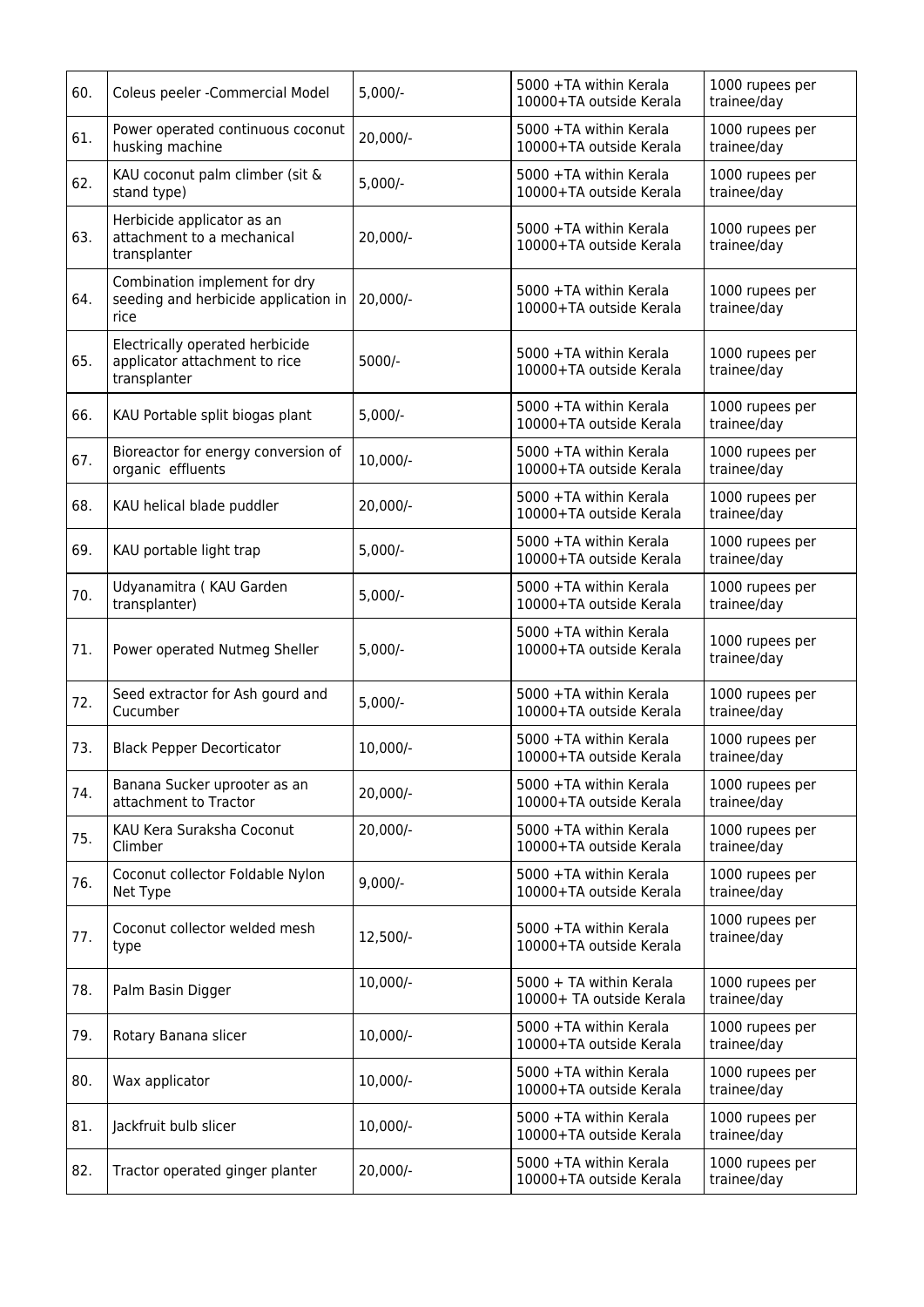<span id="page-4-0"></span>

| 83.              | Tractor operated lime applicator                                                                         | 20,000/-              | 5000 +TA within Kerala<br>10000+TA outside Kerala     | 1000 rupees per<br>trainee/day |
|------------------|----------------------------------------------------------------------------------------------------------|-----------------------|-------------------------------------------------------|--------------------------------|
| 84.              | Bunch covering device for banana                                                                         | 10,000/-              | 5000 +TA within Kerala<br>10000+TA outside Kerala     | 1000 rupees per<br>trainee/day |
| 85.              | Vertical axial flow propeller pump                                                                       | 1,00,000/-            | 5000 +TA within Kerala<br>10000+TA outside Kerala     | 1000 rupees per<br>trainee/day |
| 86.              | Pineapple harvester attachment to<br>back pack type brush cutter                                         | $5,000/-$             | 5000 +TA within Kerala<br>10000+TA outside Kerala     | 1000 rupees per<br>trainee/day |
| 87.              | Suchitha - Instant waste converter                                                                       | 1,60,000/-            | 5000 +TA within Kerala<br>10000+TA outside Kerala     | 1000 rupees per<br>trainee/day |
| 88.              | Keradhara - KAU Coconut Milk<br>Extractor                                                                | $5,000/-$             | 5000 +TA within Kerala<br>10000+TA outside Kerala     | 1000 rupees per<br>trainee/day |
| 89.              | Tractor operated coleus/<br>ginger/turmeric harvester                                                    | 20,000/-              | 5000 + TA within Kerala<br>10000+ TA outside Kerala   | 1000 rupees per<br>trainee/day |
| 90.              | User friendly tool for pulp/seed<br>separation from toddy Palm fruit                                     | 15,000/-              | 5,000 + TA Within Kerala<br>10,000+ TA outside Kerala | 1000 rupees per<br>trainee/day |
| <b>COSMETICS</b> |                                                                                                          |                       |                                                       |                                |
| 91.              | VCO based Face cream                                                                                     | 25,000/-              | 5000 +TA within Kerala<br>10000+TA outside Kerala     | 1000 rupees per<br>trainee/day |
| 92.              | VCO based Mouth wash                                                                                     | 25,000/-              | 5000 +TA within Kerala<br>10000+TA outside Kerala     | 1000 rupees per<br>trainee/day |
| 93.              | VCO based Hair cream                                                                                     | 25,000/-              | 5000 +TA within Kerala<br>10000+TA outside Kerala     | 1000 rupees per<br>trainee/day |
| <b>OTHERS</b>    |                                                                                                          |                       |                                                       |                                |
| 94.              | Structures for vertical farming in<br>homesteads, terraces and balconies                                 | 5,000/- per structure | 5000 +TA within Kerala<br>10000+TA outside Kerala     | 1000 rupees per<br>trainee/day |
| 95.              | Designing low cost organic<br>fertigation system for homestead<br>vegetable production                   | 20,000/-              | 5000 +TA within Kerala<br>10000+TA outside Kerala     | 1000 rupees per<br>trainee/day |
| 96.              | Edible wax formulation                                                                                   | $5,000/-$             | 5000 +TA within Kerala<br>10000+TA outside Kerala     | 1000 rupees per<br>trainee/day |
| 97.              | Microbial consortium for aerobic<br>composting<br>1. Liquid formulation<br>2. Coir pith base formulation | 20,000/-each          | 5000 +TA within Kerala<br>10000+TA outside Kerala     | 1000 rupees per<br>trainee/day |
| 98.              | Recycling of human hair waste in to<br>liquid fertilizer                                                 | 25,000/-              | 5000 +TA within Kerala<br>10000+TA outside Kerala     | 1000 rupees per<br>trainee/day |
| 99.              | Natural dyes from indigenous plants<br>of Kerala for dyeing textile (Cotton<br>and Silk)                 | 50,000/-              | 5,000                                                 | 5,000                          |
| 100.             | Coconut wood preservation -<br>inorganic treatment                                                       | 30,000/-              | 5000 + TA within Kerala<br>10000+ TA outside Kerala   | 1000 rupees per<br>trainee/day |